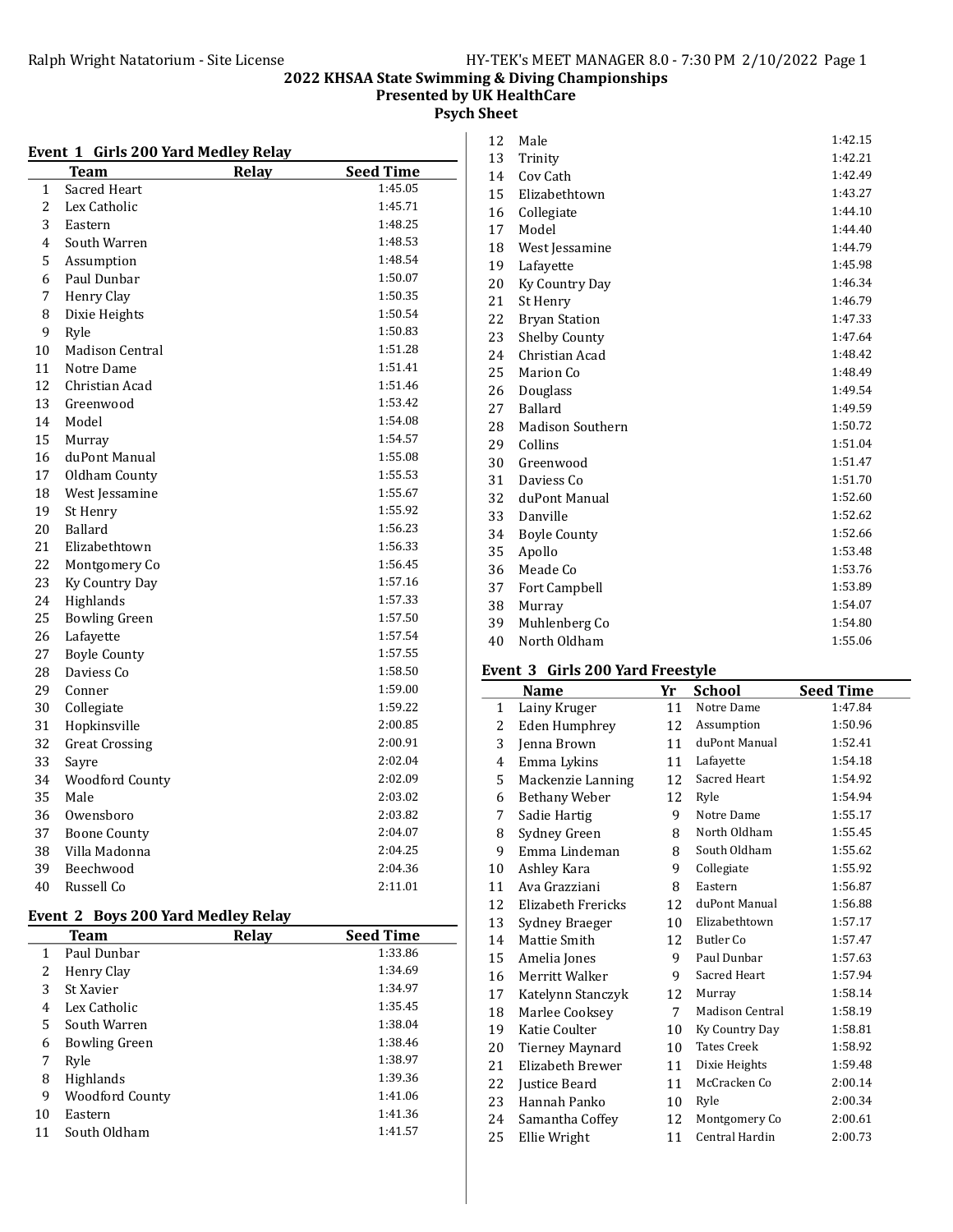### 2022 KHSAA State Swimming & Diving Championships Presented by UK HealthCare Psych Sheet

|  |  |  |  |  | Event 3 (Girls 200 Yard Freestyle) |
|--|--|--|--|--|------------------------------------|
|--|--|--|--|--|------------------------------------|

|    | Name               | Yr | <b>School</b>  | <b>Seed Time</b> |
|----|--------------------|----|----------------|------------------|
| 26 | Claire Monahan     | 9  | Ryle           | 2:00.88          |
| 27 | Olivia Wallace     | 8  | Villa Madonna  | 2:00.97          |
| 28 | Maddi Barbee       | 11 | South Warren   | 2:01.33          |
| 29 | Greta Dale         | 9  | Sacred Heart   | 2:01.77          |
| 30 | Kate Seidenfaden   | 10 | Christian Acad | 2:02.04          |
| 31 | Sophie Hildebrandt | 11 | Paul Dunbar    | 2:02.77          |
| 32 | Stella Fox         | 10 | Elizabethtown  | 2:02.95          |
| 33 | Sara Kleier        | 10 | St Henry       | 2:03.02          |
| 34 | Larkin McCubbin    | 9  | Sacred Heart   | 2:03.31          |
| 35 | Zoe Florence       | 12 | Lex Catholic   | 2:03.43          |
| 36 | Clara Hildebrandt  | 9  | Paul Dunbar    | 2:03.49          |
| 37 | Abbey Helsby       | 9  | Lafayette      | 2:03.80          |
| 38 | <b>Riley Shaw</b>  | 9  | Lafayette      | 2:04.25          |
| 39 | Freya Reil         | 7  | Dixie Heights  | 2:04.75          |
| 40 | Darby Nelson       | 8  | Model          | 2:08.05          |

### Event 4 Boys 200 Yard Freestyle

|                | <b>Name</b>          | Yr | <b>School</b>          | <b>Seed Time</b> |
|----------------|----------------------|----|------------------------|------------------|
| 1              | Johnny Crush         | 10 | St Xavier              | 1:41.51          |
| 2              | John Hayes           | 12 | Elizabethtown          | 1:42.31          |
| 3              | Isaac Wilson         | 12 | St Xavier              | 1:42.61          |
| $\overline{4}$ | Lorenzo Martinelli   | 11 | St Xavier              | 1:43.05          |
| 5              | Alex Ochsenbein      | 11 | Paul Dunbar            | 1:43.08          |
| 6              | Phillip Khenner      | 12 | <b>Bowling Green</b>   | 1:43.11          |
| 7              | Zain Butt            | 11 | St Xavier              | 1:43.28          |
| 8              | Ethan Lindeman       | 11 | South Oldham           | 1:43.81          |
| 9              | Sam Jones            | 12 | Highlands              | 1:43.84          |
| 10             | Reece Pennington     | 11 | Ashland Blazer         | 1:44.48          |
| 11             | Jacob Lundquist      | 12 | North Oldham           | 1:45.05          |
| 12             | Caleb Mullikin       | 11 | Trinity                | 1:45.30          |
| 13             | Meyer Hitch          | 9  | Male                   | 1:45.80          |
| 14             | Max Montgomery       | 12 | Henry Clay             | 1:46.13          |
| 15             | Cole Bray            | 11 | Henry Clay             | 1:46.14          |
| 16             | Alex Torres Morris   | 9  | West Jessamine         | 1:46.96          |
| 17             | <b>Jared Brown</b>   | 12 | Paul Dunbar            | 1:46.97          |
| 18             | Chase Knopf          | 8  | Ryle                   | 1:47.30          |
| 19             | Parker Coop          | 12 | Ryle                   | 1:47.34          |
| 20             | Adam Pawlak          | 11 | Highlands              | 1:47.63          |
| 21             | Xavier Noe           | 11 | Lex Catholic           | 1:47.69          |
| 22             | Jacob Day            | 11 | duPont Manual          | 1:48.69          |
| 23             | Austin Cutcher       | 11 | St Henry               | 1:49.10          |
| 24             | Evan Jones           | 11 | Highlands              | 1:49.29          |
| 25             | Xavier Moore         | 11 | <b>Woodford County</b> | 1:49.51          |
| 26             | Anthony Nasrallah    | 12 | Model                  | 1:49.63          |
| 27             | Nick Bonta           | 12 | Cov Cath               | 1:49.66          |
| 28             | <b>Blake Sammons</b> | 11 | Paul Dunbar            | 1:49.99          |
| 29             | Joey Geddie          | 9  | Trinity                | 1:50.16          |
| 30             | Jackson Shuman       | 10 | duPont Manual          | 1:50.87          |
| 31             | <b>Brady Miller</b>  | 10 | <b>Woodford County</b> | 1:50.97          |
| 32             | Benjamin Hightower   | 11 | Henry Clay             | 1:51.43          |
| 33             | Jose Verduzco        | 9  | Greenwood              | 1:52.51          |
| 34             | Luke Hamon           | 7  | <b>Boyle County</b>    | 1:52.76          |
| 35             | Alexander Bridgmohan | 12 | North Oldham           | 1:52.88          |
| 36             | Robbie Bright        | 12 | Cov Cath               | 1:53.08          |
| 37             | Dant Parker          | 10 | duPont Manual          | 1:53.16          |

| 38 Isaac Bourne    | 12 Murray    | 1:56.13 |
|--------------------|--------------|---------|
| 39 Jackson Willett | 10 Marion Co | 1:56.91 |
| 40 Cooper Eve      | 8 Murray     | 2:00.49 |

#### Event 5 Girls 200 Yard IM

|    | <b>Name</b>             | Yr | <b>School</b>       | <b>Seed Time</b> |
|----|-------------------------|----|---------------------|------------------|
| 1  | Haley McDonald          | 9  | Sacred Heart        | 2:00.74          |
| 2  | Kate Braeger            | 8  | Elizabethtown       | 2:04.70          |
| 3  | Carlie Tyler            | 10 | Sacred Heart        | 2:06.06          |
| 4  | Christina Aouad         | 11 | Lex Catholic        | 2:07.59          |
| 5  | Reese Yauger            | 9  | Ryle                | 2:07.78          |
| 6  | Hanna Schmidt           | 9  | Eastern             | 2:08.07          |
| 7  | Sarah Zoellner          | 11 | Greenwood           | 2:08.32          |
| 8  | Micaela Godfrey         | 10 | Elizabethtown       | 2:08.55          |
| 9  | Victoria Taylor         | 12 | Model               | 2:09.06          |
| 10 | Amelia Lee              | 8  | West Jessamine      | 2:10.25          |
| 11 | <b>Caroline Beiting</b> | 9  | Lex Catholic        | 2:10.84          |
| 12 | Riley Quinn             | 11 | Notre Dame          | 2:11.36          |
| 13 | Madelyn Sadowski        | 11 | Sacred Heart        | 2:12.23          |
| 14 | Lena Brown              | 7  | Madison Central     | 2:12.50          |
| 15 | Grace Davis             | 11 | Sacred Heart        | 2:12.85          |
| 16 | Lily Jones              | 12 | Eastern             | 2:12.93          |
| 17 | Olivia O'Bryan          | 11 | duPont Manual       | 2:13.32          |
| 18 | Mackenzie Tucker        | 12 | Dixie Heights       | 2:13.42          |
| 19 | Emma Phillips           | 11 | Rockcastle Co       | 2:14.11          |
| 20 | Sophie Thomas           | 9  | Conner              | 2:14.33          |
| 21 | Ryon Argo               | 9  | Beechwood           | 2:14.39          |
| 22 | Stella Tucker           | 11 | Conner              | 2:14.52          |
| 23 | <b>Lily Rice</b>        | 12 | Ryle                | 2:15.05          |
| 24 | Amelia Matzke           | 10 | Greenwood           | 2:15.26          |
| 25 | Cate Coartney           | 10 | Ky Country Day      | 2:15.39          |
| 26 | Liesel Greseth          | 11 | Assumption          | 2:15.55          |
| 27 | Hannah Gardner          | 12 | South Warren        | 2:15.83          |
| 28 | Cora Gilbert            | 12 | <b>Boyle County</b> | 2:16.37          |
| 29 | Ava Fears               | 11 | Assumption          | 2:16.63          |
| 30 | Macie McCubbin          | 11 | Paul Dunbar         | 2:16.89          |
| 31 | Libby Taylor            | 9  | Geo Rogers Clark    | 2:17.28          |
| 32 | Meg Robinson            | 11 | Murray              | 2:17.93          |
| 33 | Ellie Hixenbaugh        | 12 | Ballard             | 2:18.23          |
| 34 | Raylynn Elder           | 12 | Assumption          | 2:18.66          |
| 35 | Rachel Stanchek         | 11 | St Henry            | 2:18.79          |
| 36 | Nicole Nunez            | 11 | Paul Dunbar         | 2:18.81          |
| 37 | Maycie Skaggs           | 12 | Dixie Heights       | 2:19.25          |
| 38 | Sarah Catherine Dawso   | 12 | North Oldham        | 2:19.52          |
| 39 | Sophia Altstadt         | 10 | duPont Manual       | 2:22.39          |
| 40 | Elizabeth Langhi        | 11 | Hopkinsville        | 2:23.79          |

### Event 6 Boys 200 Yard IM

|   | <b>Name</b>     | Yr | School          | <b>Seed Time</b> |
|---|-----------------|----|-----------------|------------------|
|   | Jackson Millard | 12 | Henry Clay      | 1:49.58          |
|   | Will Scholtz    |    | St Xavier       | 1:50.00          |
|   | Jack Anderson   | 12 | St Xavier       | 1:51.07          |
| 4 | Thomas Mercer   | 9  | St Xavier       | 1:52.29          |
| 5 | Cason Henderson | 12 | Eastern         | 1:55.75          |
| 6 | Liam Connelly   | 12 | Covington Latin | 1:57.49          |
|   | Andrew Menke    |    | Lex Catholic    | 1:57.82          |
| 8 | Noah Benton     |    | St Xavier       | 1:57.95          |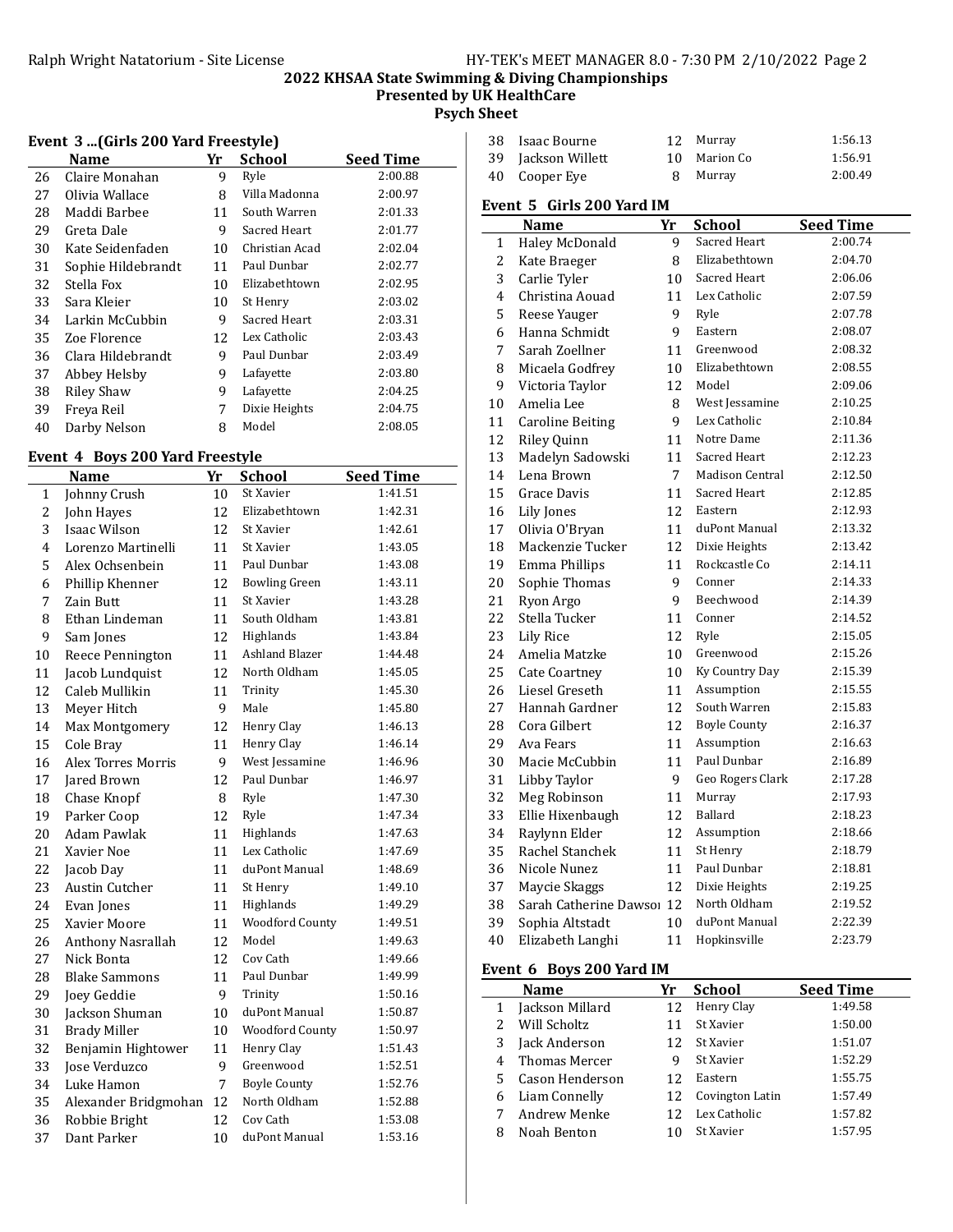### 2022 KHSAA State Swimming & Diving Championships Presented by UK HealthCare Psych Sheet

### Event 6 ...(Boys 200 Yard IM)

|    | <b>Name</b>          | Yr | <b>School</b>          | <b>Seed Time</b> |
|----|----------------------|----|------------------------|------------------|
| 9  | William McAtee       | 11 | Collegiate             | 1:58.22          |
| 10 | Luke Rich            | 10 | Adair Co               | 1:58.95          |
| 11 | Landon Badstibner    | 11 | Greenwood              | 1:59.89          |
| 12 | Mark Dattilio        | 11 | Paul Dunbar            | 1:59.93          |
| 13 | Nick Johnson         | 9  | Henry Clay             | 1:59.95          |
| 14 | Roman Furuta         | 11 | Ryle                   | 2:00.00          |
| 15 | Matt Herfel          | 11 | Highlands              | 2:00.44          |
| 16 | Ty Dropic            | 9  | Villa Madonna          | 2:00.44          |
| 17 | <b>Brady Koval</b>   | 12 | Elizabethtown          | 2:01.08          |
| 18 | Ben Wafford          | 12 | Eastern                | 2:01.20          |
| 19 | Benjamin Vaught      | 12 | Highlands              | 2:01.21          |
| 20 | Colin Jackson        | 11 | Model                  | 2:01.56          |
| 21 | Ethan Luis           | 12 | South Warren           | 2:01.76          |
| 22 | Nate Janzow          | 11 | <b>Woodford County</b> | 2:01.76          |
| 23 | Curtis Feller        | 10 | Eastern                | 2:01.77          |
| 24 | Eli Greinke          | 10 | Henry Clay             | 2:02.19          |
| 25 | Blake Koenigsknecht  | 11 | Ryle                   | 2:02.64          |
| 26 | <b>Tiernan Moore</b> | 10 | <b>Woodford County</b> | 2:03.13          |
| 27 | Kyle Bowman          | 11 | Male                   | 2:03.78          |
| 28 | Adam Tichy           | 12 | duPont Manual          | 2:03.87          |
| 29 | Eli Host             | 11 | West Jessamine         | 2:04.35          |
| 30 | <b>Jimmy Rogers</b>  | 9  | Lafayette              | 2:05.85          |
| 31 | Micah Langness       | 11 | Shelby County          | 2:05.97          |
| 32 | Drew Collis          | 11 | Ky Country Day         | 2:06.16          |
| 33 | Ian Beierle          | 9  | Trinity                | 2:06.16          |
| 34 | Gabe Turley          | 8  | Murray                 | 2:06.49          |
| 35 | Wyatt Fehrman        | 9  | <b>Woodford County</b> | 2:06.53          |
| 36 | Jack Graves          | 12 | South Oldham           | 2:07.27          |
| 37 | Reece Guthier        | 12 | Highlands              | 2:07.51          |
| 38 | Jason Killian        | 11 | Corbin                 | 2:07.93          |
| 39 | Cooper Correa        | 12 | <b>Bowling Green</b>   | 2:08.10          |
| 40 | Seth Spencer         | 10 | Madisonville NH        | 2:15.18          |

#### Event 7 Girls 50 Yard Freestyle

|              | Name                 | Yr | School               | <b>Seed Time</b> |
|--------------|----------------------|----|----------------------|------------------|
| $\mathbf{1}$ | Ella Welch           | 12 | Assumption           | 22.44            |
| 2            | Lili Elayi           | 12 | Lafayette            | 23.97            |
| 3            | <b>Brinly Hardy</b>  | 12 | Sacred Heart         | 24.08            |
| 4            | Kate Mardis          | 10 | Ballard              | 24.30            |
| 5            | Caroline Wilson      | 10 | Christian Acad       | 24.52            |
| 6            | Caroline Lee         | 12 | West Jessamine       | 24.56            |
| 7            | Emma Littrell        | 11 | St Henry             | 24.59            |
| 8            | <b>Madison Patel</b> | 11 | Paducah Tilghman     | 24.62            |
| 9            | Olivia Stotts        | 12 | Model                | 24.66            |
| 10           | Olie Dabney          | 12 | Eastern              | 24.68            |
| 11           | Paige Neal           | 12 | Owensboro            | 24.74            |
| 12           | Lou Elayi            | 11 | Lafayette            | 24.83            |
| 13           | Jenna Turley         | 11 | Murray               | 24.89            |
| 14           | Maddie Osmun         | 11 | South Warren         | 24.90            |
| 15           | Maggie Morris        | 10 | <b>Bowling Green</b> | 24.91            |
| 16           | Claire Ackerman      | 11 | Paul Dunbar          | 25.02            |
| 17           | Lillian Hosinski     | 10 | Lex Catholic         | 25.09            |
| 18           | Selynna Metcalfe     | 12 | South Warren         | 25.10            |
| 19           | Ella Donlin          | 10 | Sacred Heart         | 25.14            |
| 20           | Abby Warren          | 12 | Owensboro            | 25.21            |

| 21 | Ragan Moore        | 8  | Highlands       | 25.27 |
|----|--------------------|----|-----------------|-------|
| 22 | Lucy Fears         | 9  | Assumption      | 25.28 |
| 23 | Ava Jones          | 10 | Lex Catholic    | 25.39 |
| 24 | Arianna Martinelli | 11 | Sacred Heart    | 25.45 |
| 25 | Carlie Whitlock    | 12 | Russell         | 25.46 |
| 26 | Emma Daman         | 12 | Paul Dunbar     | 25.47 |
| 27 | Emma McDowell      | 9  | Madison Central | 25.48 |
| 28 | Lily Kate Keeton   | 11 | Madison Central | 25.51 |
| 29 | Kentlee Patrick    | 11 | Montgomery Co   | 25.52 |
| 30 | Pilar Pagni        | 11 | Sacred Heart    | 25.59 |
| 31 | Lauren Cox         | 9  | Lex Christian   | 25.64 |
| 32 | Josie Bailey       | 12 | Oldham County   | 25.68 |
| 33 | Elizabeth West     | 12 | Ryle            | 25.68 |
| 34 | Dahlia Kissel      | 9  | Dixie Heights   | 25.69 |
| 35 | Meher Saini        | 10 | Paul Dunbar     | 25.74 |
| 36 | Masha Shtapova     | 11 | Collegiate      | 25.75 |
| 37 | Callie Young       | 11 | Dixie Heights   | 25.75 |
| 38 | Audrey Kiefer      | 10 | duPont Manual   | 25.88 |
| 39 | Melis Ozyurekoglu  | 9  | duPont Manual   | 26.46 |
| 40 | Emma Powell        | 12 | Central Hardin  | 26.72 |
| 41 | Alex Harris        | 12 | Elizabethtown   | 27.72 |
|    |                    |    |                 |       |

## Event 8 Boys 50 Yard Freestyle

|                | <b>Name</b>            | Yr | <b>School</b>           | <b>Seed Time</b> |
|----------------|------------------------|----|-------------------------|------------------|
| $\mathbf{1}$   | Seneca Oddo            | 10 | Paul Dunbar             | 21.00            |
| $\overline{2}$ | Robert Ehrenborg       | 12 | Christian Acad          | 21.19            |
| 3              | Luke Thomas            | 12 | St Xavier               | 21.21            |
| 4              | Landon Jennings        | 12 | Henry Clay              | 21.47            |
| 5              | Cody Ell               | 11 | South Warren            | 21.63            |
| 6              | Sammy McCall           | 10 | St Xavier               | 21.65            |
| 7              | Clark Coyle            | 8  | <b>Boyle County</b>     | 21.72            |
| 8              | Alex Thiesing          | 9  | St Xavier               | 21.79            |
| 9              | <b>Trevor Church</b>   | 11 | Daviess Co              | 21.99            |
| 10             | <b>Ben Carey</b>       | 10 | <b>Woodford County</b>  | 22.00            |
| 11             | Evan Johnson           | 12 | Trinity                 | 22.04            |
| 12             | Caleb Howard           | 12 | Calvary                 | 22.04            |
| 13             | Sawyer Tapp            | 9  | Trinity                 | 22.26            |
| 14             | Zacaria Nouri          | 12 | Collegiate              | 22.37            |
| 15             | Eli Merritt            | 12 | Paul Dunbar             | 22.38            |
| 16             | <b>Jonah Punnett</b>   | 11 | South Oldham            | 22.45            |
| 17             | Jacob Rubado           | 11 | Johnson Central         | 22.54            |
| 18             | Andy Pleiman           | 9  | Ryle                    | 22.57            |
| 19             | Luke Christensen       | 12 | St Xavier               | 22.62            |
| 20             | Luka Kampinga          | 12 | Cov Cath                | 22.65            |
| 21             | Alex Lockhart          | 12 | <b>Boyle County</b>     | 22.67            |
| 22             | Silas Durham           | 11 | Rockcastle Co           | 22.68            |
| 23             | <b>Brock Kaczmarek</b> | 11 | Paul Dunbar             | 22.74            |
| 24             | Tyler Wectawski        | 12 | North Oldham            | 22.82            |
| 25             | Davis Pingleton        | 12 | <b>Madison Southern</b> | 22.83            |
| 26             | Peyton Black           | 10 | South Warren            | 22.86            |
| 27             | Joshua Tatro           | 9  | West Jessamine          | 22.89            |
| 28             | <b>Ryan Mattingly</b>  | 10 | North Oldham            | 23.08            |
| 29             | Chip Collins           | 11 | Central Hardin          | 23.12            |
| 30             | Collin Matthews        | 12 | Franklin County         | 23.13            |
| 31             | Charlie Banks          | 10 | Highlands               | 23.16            |
| 32             | Rene Reil              | 12 | Dixie Heights           | 23.24            |
| 33             | <b>Bode Russell</b>    | 11 | Highlands               | 23.26            |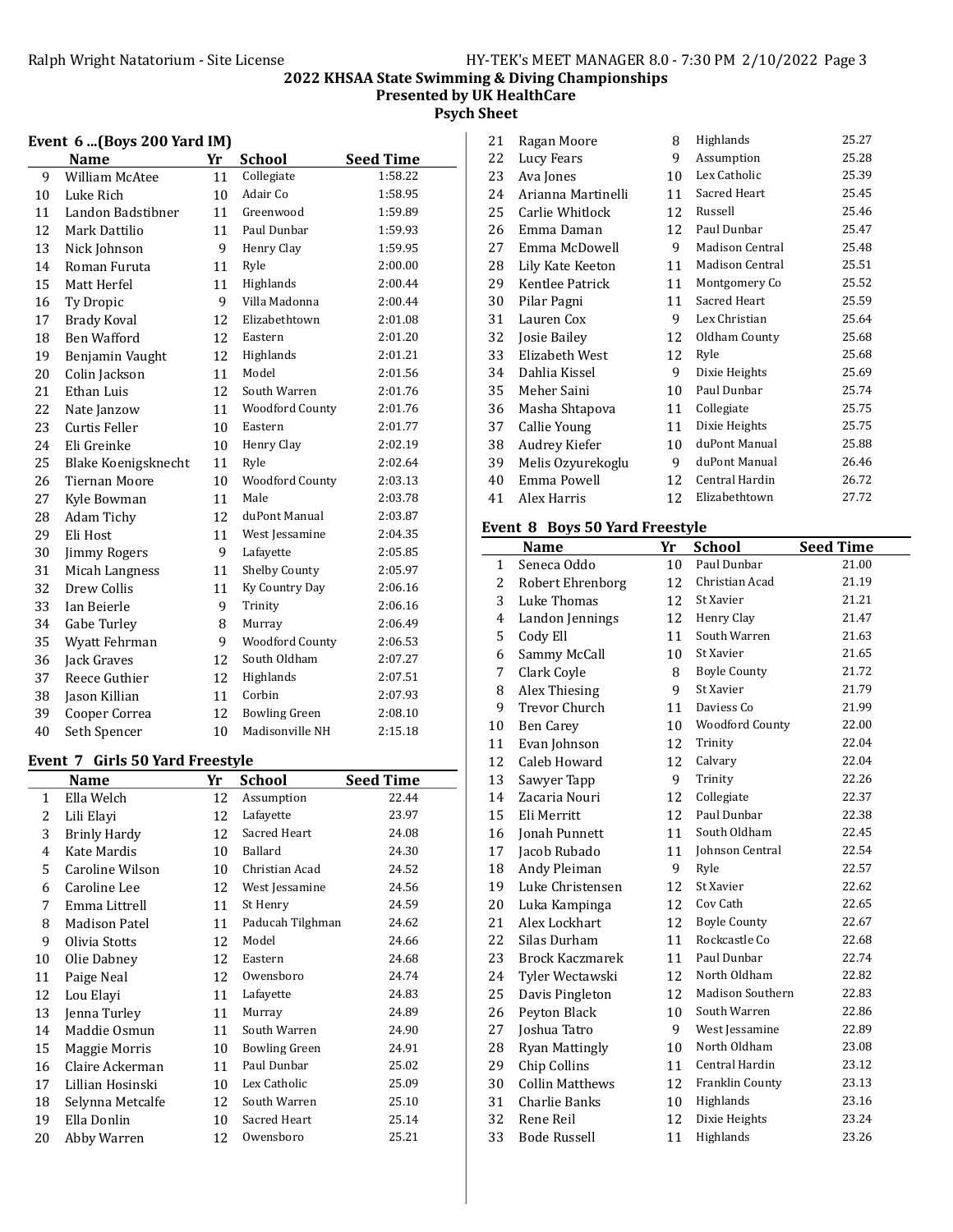Presented by UK HealthCare

Psych Sheet

|  |  |  |  |  | Event 8 (Boys 50 Yard Freestyle) |
|--|--|--|--|--|----------------------------------|
|--|--|--|--|--|----------------------------------|

|    | <b>Name</b>     | Yr | <b>School</b> | <b>Seed Time</b> |
|----|-----------------|----|---------------|------------------|
| 34 | Lake Durrett    | 10 | St Henry      | 23.30            |
| 35 | Will Kerr       | 12 | Elizabethtown | 23.33            |
| 36 | Tobias Misinay  | 9  | Pulaski Co    | 23.39            |
| 37 | Evan Neary      | 10 | Douglass      | 23.45            |
| 38 | Carter Boggess  | 12 | Lafayette     | 23.49            |
| 39 | Kellie Tobergte |    | Murray        | 23.50            |
| 40 | Ian Ballard     |    | McCracken Co  | 24.36            |

### Event 9 Girls 1 mtr Diving

|    | Name                   | Yr | <b>School</b>           |        |
|----|------------------------|----|-------------------------|--------|
| 1  | Peytton Moore          | 9  | Cooper                  | 468.75 |
| 2  | Kaitlin Calvery        | 12 | Sacred Heart            | 458.65 |
| 3  | Reagan Patterson       | 10 | <b>Madison Southern</b> | 458.00 |
| 4  | <b>Mallory Sparks</b>  | 12 | Henry Clay              | 422.60 |
| 5  | Leigha Travis          | 11 | Simon Kenton            | 420.15 |
| 6  | Grace Hedger           | 9  | Campbell Co             | 404.80 |
| 7  | Lainey Patterson       | 12 | Madison Southern        | 397.35 |
| 8  | <b>Rylee Pernell</b>   | 9  | Scott                   | 392.05 |
| 9  | <b>Addison Tinkler</b> | 8  | Highlands               | 374.20 |
| 10 | Claire Nicholas        | 9  | Henry Clay              | 371.25 |
| 11 | Kasia Korzeniowski     | 10 | Oldham County           | 370.80 |
| 12 | <b>Addison Durrett</b> | 11 | Beechwood               | 350.65 |
| 13 | <b>Allison Stem</b>    | 10 | Eastern                 | 339.70 |
| 14 | Mason Duncan           | 12 | Henry Clay              | 331.45 |
| 15 | <b>Emily Scott</b>     | 11 | Lex Catholic            | 329.30 |
| 16 | <b>Brooke Ronan</b>    | 9  | Oldham County           | 329.25 |
| 17 | Georgia Warren         | 9  | Owensboro               | 326.75 |
| 18 | <b>Molly Morton</b>    | 11 | <b>Bowling Green</b>    | 325.85 |
| 19 | Kentlee Patrick        | 11 | Montgomery Co           | 323.00 |
| 20 | Naomi Lively           | 12 | <b>Boone County</b>     | 315.70 |
| 21 | Savannah Bien          | 7  | Villa Madonna           | 305.45 |
| 22 | Daphne Powell          | 9  | Brown                   | 305.15 |
| 23 | <b>Sydney Dierig</b>   | 12 | Notre Dame              | 298.35 |
| 24 | Glenna Conley          | 11 | Sayre                   | 292.60 |
| 25 | Coburn Patrick         | 8  | Montgomery Co           | 289.40 |
| 26 | Brooke Hollenkamp      | 10 | Notre Dame              | 289.35 |
| 27 | Aspen Caudill          | 10 | Ky Country Day          | 283.75 |
| 28 | Annie Kopser           | 7  | Ryle                    | 283.45 |
| 29 | Abby Schuchter         | 8  | Campbell Co             | 282.80 |
| 30 | Megan Zhu              | 8  | Paul Dunbar             | 281.95 |
| 31 | Anya Veselovec         | 10 | Ryle                    | 281.45 |
| 32 | Zoey Beagle            | 9  | Scott                   | 279.55 |
| 33 | Gretchen Hamilton      | 8  | Scott Co.               | 272.35 |
| 34 | Sara Keefe             | 9  | Sacred Heart            | 271.05 |
| 35 | Mackenzie Johnson      | 9  | Sayre                   | 269.35 |
| 36 | Meredith Kleier        | 8  | Highlands               | 269.30 |
| 37 | Avery Kimbler          | 08 | Greenwood               | 265.25 |
| 38 | Cameron White          | 11 | <b>Boyle County</b>     | 264.85 |
| 39 | Anna Kate Keating      | 12 | Sayre                   | 263.35 |
| 40 | Addison Ford           | 7  | Scott Co.               | 260.85 |
|    |                        |    |                         |        |

## Event 10 Boys 1 mtr Diving

| <b>Name</b>    | Yr School        |        |
|----------------|------------------|--------|
| 1 Alex Warning | 11 Dixie Heights | 491.90 |
| 2 Jake Larkin  | 10 Cov Cath      | 489.20 |

| 3  | <b>Brandon Anderson</b> | 12 | St Xavier             | 457.95 |
|----|-------------------------|----|-----------------------|--------|
| 4  | Meier Patrick           | 12 | Montgomery Co         | 447.60 |
| 5  | Landon Isler            | 10 | Ryle                  | 395.60 |
| 6  | Skyler Ritchie          | 12 | Ballard               | 393.75 |
| 7  | Sam Baker               | 9  | St Henry              | 380.60 |
| 8  | Ryan Farmer             | 9  | Madisonville NH       | 356.40 |
| 9  | Aidan Shy               | 12 | <b>Bowling Green</b>  | 349.10 |
| 10 | Tyler Bryan             | 12 | <b>Great Crossing</b> | 347.90 |
| 11 | Matt Herrmann           | 12 | Trinity               | 342.70 |
| 12 | Robert Arnberg          | 11 | Highlands             | 338.80 |
| 13 | James Lackner           | 10 | Oldham County         | 332.25 |
| 14 | Nolan Kelly             | 10 | Lex Catholic          | 329.40 |
| 15 | James Davis             | 7  | <b>Tates Creek</b>    | 325.85 |
| 16 | Tyler Bobadilla         | 9  | <b>Bryan Station</b>  | 324.25 |
| 17 | Keegyn Wilcher          | 12 | Danville              | 323.70 |
| 18 | <b>Patrick Donworth</b> | 7  | Sayre                 | 318.85 |
| 19 | <b>Jonah Kearns</b>     | 9  | Henry Clay            | 318.15 |
| 20 | <b>Will Potter</b>      | 8  | Henry Clay            | 311.35 |
| 21 | Logan Bennett           | 11 | Scott                 | 309.75 |
| 22 | Jett Vanderhorst        | 10 | Lex Catholic          | 307.50 |
| 23 | Carter Lackner          | 10 | Oldham County         | 304.85 |
| 24 | Jennings Patrick        | 9  | Montgomery Co         | 302.70 |
| 25 | Jackson Owen            | 9  | Eastern               | 286.30 |
| 26 | <b>Ben Reynolds</b>     | 11 | <b>Boyle County</b>   | 273.80 |
| 27 | <b>Baird Rowe</b>       | 12 | Henry Clay            | 268.10 |
| 28 | John Phelps             | 9  | St Xavier             | 266.10 |
| 29 | Graham Bradon           | 9  | Eastern               | 264.45 |
| 30 | <b>Conner Theiss</b>    | 9  | Eastern               | 263.05 |
| 31 | Noah Leverette          | 9  | Lex Catholic          | 257.00 |
| 32 | Davis House             | 8  | Henry Clay            | 254.80 |
| 33 | James Jehn              | 9  | Scott                 | 253.55 |
| 34 | Judson Perry            | 12 | <b>Boyle County</b>   | 251.60 |
| 35 | Shiloh Sumner           | 9  | Daviess Co            | 250.85 |
| 36 | Ravi Bassett            | 10 | Highlands             | 247.25 |
| 37 | <b>Andrew Lockhart</b>  | 8  | <b>Boyle County</b>   | 247.00 |
| 38 | Desmone Ardizzone       | 12 | Madisonville NH       | 238.40 |
| 39 | Kevin Bueno             | 12 | Lafayette             | 227.10 |
| 40 | Lucas Tinkler           | 10 | Highlands             | 224.15 |

### Event 11 Girls 100 Yard Butterfly

|    | Name                | Yr | <b>School</b>  | <b>Seed Time</b> |
|----|---------------------|----|----------------|------------------|
| 1  | Madeline Meredith   | 12 | Sacred Heart   | 54.71            |
| 2  | Lili Elavi          | 12 | Lafayette      | 55.23            |
| 3  | Sarah Zoellner      | 11 | Greenwood      | 55.26            |
| 4  | <b>Brinly Hardy</b> | 12 | Sacred Heart   | 55.98            |
| 5  | Sydney Braeger      | 10 | Elizabethtown  | 56.03            |
| 6  | Lauren Godfrey      | 11 | Elizabethtown  | 56.65            |
| 7  | Kate Mardis         | 10 | Ballard        | 56.98            |
| 8  | Megan Wedeking      | 10 | Lafayette      | 57.11            |
| 9  | Jenna Brown         | 11 | duPont Manual  | 57.12            |
| 10 | Zoe Schaeffer       | 11 | Henry Clay     | 57.16            |
| 11 | Libby Livesay       | 11 | Lex Catholic   | 57.43            |
| 12 | Mackenzie Tucker    | 12 | Dixie Heights  | 57.77            |
| 13 | Katie Bailey        | 12 | Oldham County  | 58.12            |
| 14 | Amelia Lee          | 8  | West Jessamine | 58.49            |
| 15 | Noelle Adams        | 10 | Sacred Heart   | 58.52            |
| 16 | Reese Yauger        | 9  | Ryle           | 58.57            |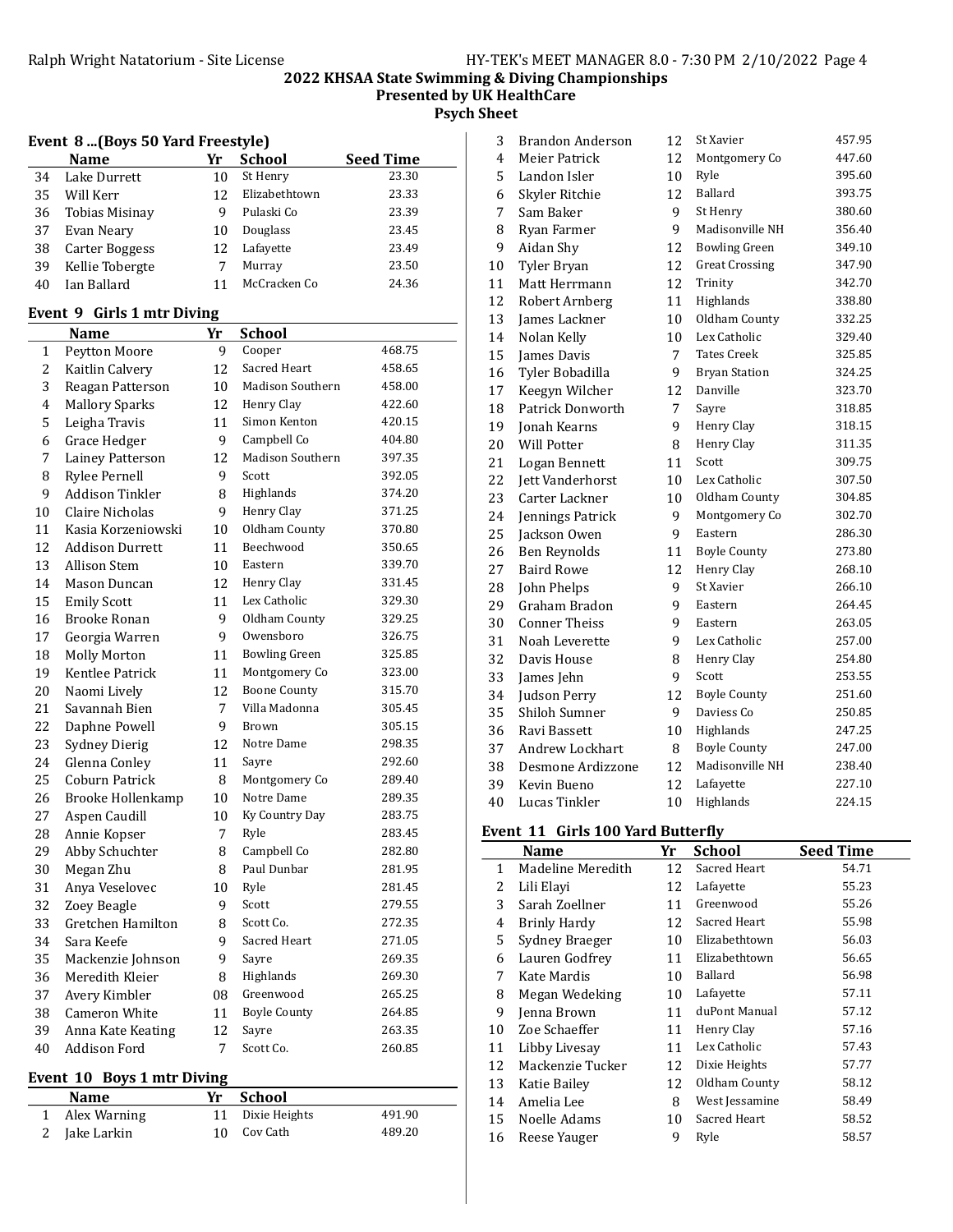## 2022 KHSAA State Swimming & Diving Championships Presented by UK HealthCare

Psych Sheet

| 2008 - 21 m an 19 100 Tura Butterny |                        |    |                        |                  |
|-------------------------------------|------------------------|----|------------------------|------------------|
|                                     | <b>Name</b>            | Yr | <b>School</b>          | <b>Seed Time</b> |
| 17                                  | Lily Rice              | 12 | Ryle                   | 58.58            |
| 18                                  | Ava Fears              | 11 | Assumption             | 58.79            |
| 19                                  | Ella Johnson           | 11 | Daviess Co             | 58.94            |
| 20                                  | Elliott Havens         | 10 | Henry Clay             | 59.02            |
| 21                                  | Maggie Morris          | 10 | <b>Bowling Green</b>   | 59.13            |
| 22                                  | Coral Brogan           | 11 | Murray                 | 59.21            |
| 23                                  | Lena Brown             | 7  | <b>Madison Central</b> | 59.51            |
| 24                                  | Kate Hoffman           | 9  | <b>Boyle County</b>    | 59.74            |
| 25                                  | Ava Tidwell            | 11 | Sacred Heart           | 1:00.15          |
| 26                                  | Sarah Catherine Dawso: | 12 | North Oldham           | 1:00.38          |
| 27                                  | Amelia Matzke          | 10 | Greenwood              | 1:00.45          |
| 28                                  | Addi Johnson           | 9  | Dixie Heights          | 1:00.78          |
| 29                                  | Stella Tucker          | 11 | Conner                 | 1:00.97          |
| 30                                  | Ryon Argo              | 9  | Beechwood              | 1:01.10          |
| 31                                  | Kaylee Vander Velden   | 9  | Assumption             | 1:01.46          |
| 32                                  | <b>Brooke Torrens</b>  | 9  | Male                   | 1:01.80          |
| 33                                  | Amelie Johnson         | 8  | Murray                 | 1:01.83          |
| 34                                  | Emma Daman             | 12 | Paul Dunbar            | 1:01.83          |
| 35                                  | Sarah McGuinness       | 10 | South Warren           | 1:01.85          |
| 36                                  | Caroline Godfrey       | 10 | Elizabethtown          | 1:02.35          |
| 37                                  | Melis Ozyurekoglu      | 9  | duPont Manual          | 1:02.38          |
| 38                                  | Avery Gabbard          | 10 | Henry Clay             | 1:02.59          |
| 39                                  | Margaret Wilson        | 9  | West Jessamine         | 1:02.88          |
| 40                                  | Ariel Grannis          | 10 | <b>Fleming County</b>  | 1:04.59          |

### Event 11 (Girls 100 Yard Butterfly)

### Event 12 Boys 100 Yard Butterfly

|              | Name                  | Yr | <b>School</b>          | <b>Seed Time</b> |
|--------------|-----------------------|----|------------------------|------------------|
| $\mathbf{1}$ | Charlie Crush         | 12 | St Xavier              | 49.29            |
| 2            | <b>Blake Whiteley</b> | 12 | St Xavier              | 49.99            |
| 3            | Nathan Zhu            | 11 | Paul Dunbar            | 50.43            |
| 4            | Isaac Wilson          | 12 | St Xavier              | 50.64            |
| 5            | Drew Wolfram          | 12 | South Warren           | 50.95            |
| 6            | Kole Brannock         | 12 | Scott Co.              | 51.16            |
| 7            | Cason Henderson       | 12 | Eastern                | 51.27            |
| 8            | Peyton Black          | 10 | South Warren           | 51.78            |
| 9            | <b>Bo Kasten</b>      | 12 | Henry County           | 51.83            |
| 10           | Jonah Black           | 12 | Corbin                 | 52.48            |
| 11           | Colin Jackson         | 11 | Model                  | 52.72            |
| 12           | Kaleb Suitor          | 10 | McCracken Co           | 53.05            |
| 13           | Meyer Hitch           | 9  | Male                   | 53.07            |
| 14           | Jack Johnson          | 12 | Henry Clay             | 53.13            |
| 15           | Connor Busson         | 10 | Lex Catholic           | 53.26            |
| 16           | <b>Tucker Bailey</b>  | 8  | Oldham County          | 53.38            |
| 17           | <b>Max Montgomery</b> | 12 | Henry Clay             | 53.55            |
| 18           | Jack Liau             | 9  | Henry Clay             | 53.90            |
| 19           | Jackson Shuman        | 10 | duPont Manual          | 54.26            |
| 20           | <b>Blake Sammons</b>  | 11 | Paul Dunbar            | 54.33            |
| 21           | Preston Dean          | 10 | St Xavier              | 54.44            |
| 22           | Cooper Correa         | 12 | <b>Bowling Green</b>   | 54.74            |
| 23           | Roman Furuta          | 11 | Ryle                   | 54.78            |
| 24           | Jett Meffert III      | 12 | Male                   | 54.86            |
| 25           | Crosby Nathaniel      | 11 | <b>Bryan Station</b>   | 55.01            |
| 26           | Miller Bowman         | 8  | Owensboro              | 55.09            |
| 27           | Kaiden Graves         | 9  | <b>Madison Central</b> | 55.11            |
| 28           | Adam Hetman           | 10 | Ky Country Day         | 55.18            |
|              |                       |    |                        |                  |

| 29 | Carson Horn        | 12 | <b>Tates Creek</b>     | 55.32 |
|----|--------------------|----|------------------------|-------|
| 30 | Benjamin Hightower | 11 | Henry Clay             | 55.45 |
| 31 | Adam Pawlak        | 11 | Highlands              | 55.54 |
| 32 | Spencer Doerger    | 12 | Holy Cross-Cov         | 55.74 |
| 33 | Colin Cavnor       | 9  | South Oldham           | 55.83 |
| 34 | Luca Thorson       | 12 | Paul Dunbar            | 55.96 |
| 35 | Triston Edmonds    | 12 | Elizabethtown          | 55.99 |
| 36 | Jake Schotanus     | 12 | <b>Woodford County</b> | 56.03 |
| 37 | Nate Zebich        | 11 | <b>Ballard</b>         | 56.11 |
| 38 | Gabe Turley        | 8  | Murray                 | 56.21 |
| 39 | Jeb Leonberger     | 11 | Collins                | 56.25 |
| 40 | Ben McDonald       | 12 | North Hardin           | 56.56 |
|    |                    |    |                        |       |

#### Event 13 Girls 100 Yard Freestyle

|                | <b>Name</b>               | Yr | <b>School</b>          | <b>Seed Time</b> |
|----------------|---------------------------|----|------------------------|------------------|
| 1              | Ella Welch                | 12 | Assumption             | 48.53            |
| $\overline{c}$ | <b>Lily Delong</b>        | 11 | West Jessamine         | 51.88            |
| 3              | <b>Bethany Weber</b>      | 12 | Ryle                   | 52.36            |
| 4              | Emma Lykins               | 11 | Lafayette              | 52.42            |
| 5              | Kat Woodall               | 11 | Lex Catholic           | 52.96            |
| 6              | Emma Littrell             | 11 | St Henry               | 53.07            |
| 7              | Ashley Kara               | 9  | Collegiate             | 53.40            |
| 8              | Ella Donlin               | 10 | Sacred Heart           | 53.43            |
| 9              | Paige Neal                | 12 | Owensboro              | 53.58            |
| 10             | Olivia Stotts             | 12 | Model                  | 53.87            |
| 11             | Katie Bridwell            | 11 | Paul Dunbar            | 53.88            |
| 12             | <b>Elizabeth Frericks</b> | 12 | duPont Manual          | 54.03            |
| 13             | Katelynn Stanczyk         | 12 | Murray                 | 54.07            |
| 14             | <b>Sydney Perkins</b>     | 10 | Christian Acad         | 54.09            |
| 15             | Ava Grazziani             | 8  | Eastern                | 54.15            |
| 16             | <b>Riley Quinn</b>        | 11 | Notre Dame             | 54.57            |
| 17             | Emma Lindeman             | 8  | South Oldham           | 54.67            |
| 18             | Ragan Moore               | 8  | Highlands              | 55.18            |
| 19             | Claire Ackerman           | 11 | Paul Dunbar            | 55.30            |
| 20             | Selynna Metcalfe          | 12 | South Warren           | 55.31            |
| 21             | Maddie Osmun              | 11 | South Warren           | 55.51            |
| 22             | Lucy Fears                | 9  | Assumption             | 55.52            |
| 23             | Sophie Hildebrandt        | 11 | Paul Dunbar            | 55.54            |
| 24             | Hannah Panko              | 10 | Ryle                   | 55.55            |
| 25             | Pilar Pagni               | 11 | Sacred Heart           | 55.65            |
| 26             | Dahlia Kissel             | 9  | Dixie Heights          | 55.81            |
| 27             | Lillian Hosinski          | 10 | Lex Catholic           | 55.95            |
| 28             | Ava Tidwell               | 11 | Sacred Heart           | 56.00            |
| 29             | Sophia Altstadt           | 10 | duPont Manual          | 56.08            |
| 30             | Sara Kleier               | 10 | St Henry               | 56.09            |
| 31             | Emma McDowell             | 9  | <b>Madison Central</b> | 56.12            |
| 32             | Abby Wright               | 9  | Sacred Heart           | 56.25            |
| 33             | Sarah Jones               | 9  | Highlands              | 56.38            |
| 34             | Ameliya Lynn              | 11 | St Henry               | 56.50            |
| 35             | Zoe Florence              | 12 | Lex Catholic           | 56.54            |
| 36             | Carlie Whitlock           | 12 | Russell                | 56.59            |
| 37             | Josie Bailey              | 12 | Oldham County          | 57.15            |
| 38             | Kara Bewley               | 12 | Meade Co               | 57.33            |
| 39             | Lauren Montgomery         | 11 | Hopkinsville           | 57.92            |
| 40             | Emma Powell               | 12 | Central Hardin         | 58.98            |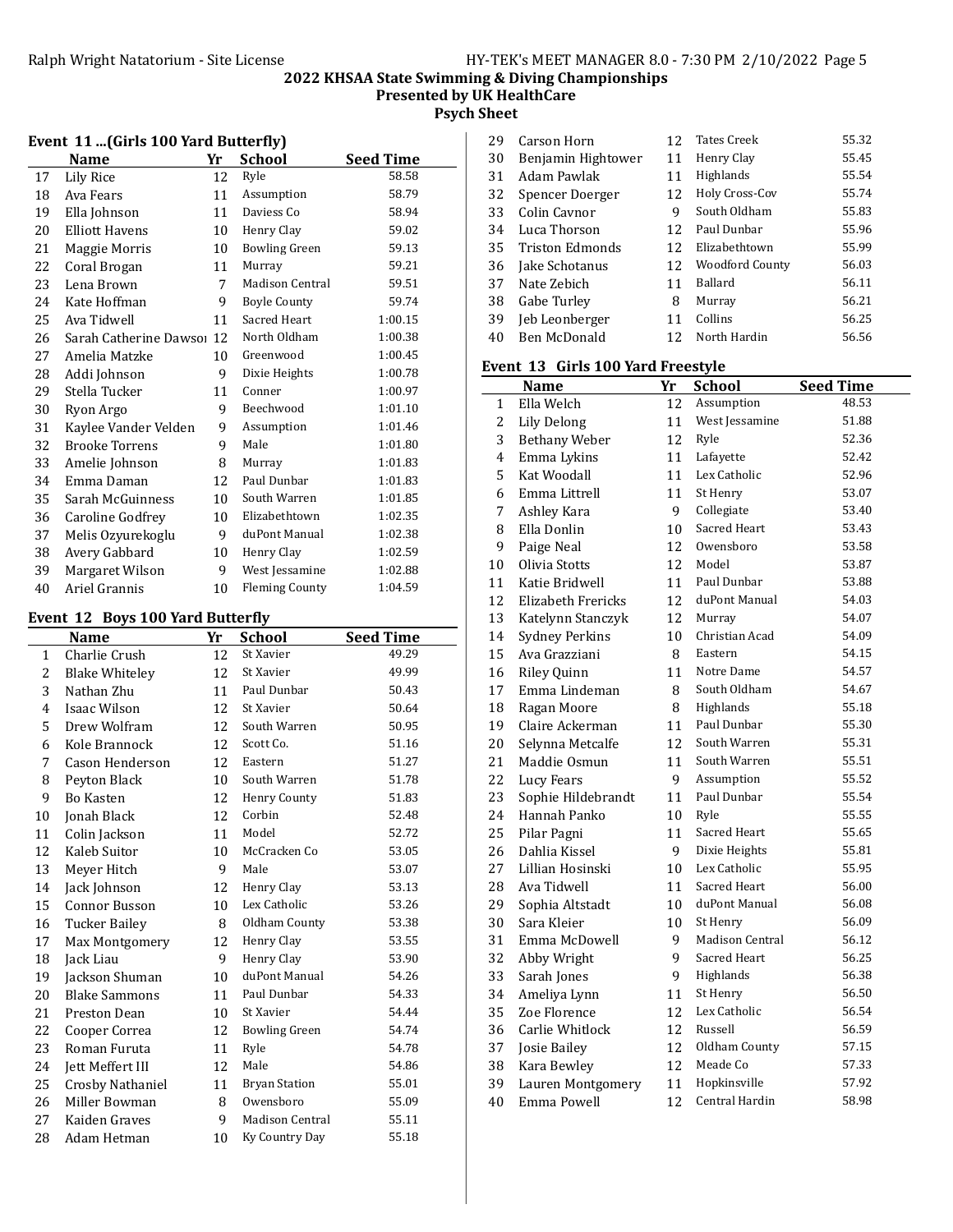Presented by UK HealthCare

Psych Sheet

#### Event 14 Boys 100 Yard Freestyle

|    | <b>Name</b>             | Yr | <b>School</b>          | <b>Seed Time</b> |
|----|-------------------------|----|------------------------|------------------|
| 1  | Luke Thomas             | 12 | St Xavier              | 45.92            |
| 2  | Seneca Oddo             | 10 | Paul Dunbar            | 46.75            |
| 3  | Alex Thiesing           | 9  | St Xavier              | 46.88            |
| 4  | Sammy McCall            | 10 | St Xavier              | 47.07            |
| 5  | Zain Butt               | 11 | St Xavier              | 47.08            |
| 6  | Robert Ehrenborg        | 12 | Christian Acad         | 47.15            |
| 7  | Phillip Khenner         | 12 | <b>Bowling Green</b>   | 47.21            |
| 8  | Cooper Reynolds         | 11 | <b>Bowling Green</b>   | 47.41            |
| 9  | Ethan Lindeman          | 11 | South Oldham           | 47.64            |
| 10 | Cody Ell                | 11 | South Warren           | 47.72            |
| 11 | Clark Coyle             | 8  | <b>Boyle County</b>    | 47.73            |
| 12 | Landon Jennings         | 12 | Henry Clay             | 47.73            |
| 13 | Caleb Mullikin          | 11 | Trinity                | 48.32            |
| 14 | <b>Ben Carey</b>        | 10 | <b>Woodford County</b> | 48.35            |
| 15 | Sawyer Tapp             | 9  | Trinity                | 48.56            |
| 16 | Chase Knopf             | 8  | Ryle                   | 48.57            |
| 17 | Caleb Howard            | 12 | Calvary                | 48.91            |
| 18 | Anthony Nasrallah       | 12 | Model                  | 48.91            |
| 19 | Zach Stephens           | 11 | Ryle                   | 49.71            |
| 20 | Andy Pleiman            | 9  | Ryle                   | 49.79            |
| 21 | Joshua Tatro            | 9  | West Jessamine         | 50.09            |
| 22 | <b>Ryan Mattingly</b>   | 10 | North Oldham           | 50.22            |
| 23 | Rene Reil               | 12 | Dixie Heights          | 50.30            |
| 24 | Will Hinz               | 10 | Paul Dunbar            | 50.33            |
| 25 | <b>Brock Kaczmarek</b>  | 11 | Paul Dunbar            | 50.35            |
| 26 | Charlie Banks           | 10 | Highlands              | 50.39            |
| 27 | Hayden Webb             | 11 | Paul Dunbar            | 50.46            |
| 28 | Luka Kampinga           | 12 | Cov Cath               | 50.56            |
| 29 | Lake Durrett            | 10 | St Henry               | 50.80            |
| 30 | Collin Matthews         | 12 | Franklin County        | 50.97            |
| 31 | Isaiah Perkins          | 12 | Christian Acad         | 51.00            |
| 32 | Bode Russell            | 11 | Highlands              | 51.01            |
| 33 | Crawford Hightower      | 11 | Henry Clay             | 51.08            |
| 34 | Chanith Abeysinghe      | 7  | Highlands              | 51.16            |
| 35 | <b>Jett Meffert III</b> | 12 | Male                   | 51.21            |
| 36 | Clay Trimble            | 10 | Lafayette              | 51.21            |
| 37 | Kellie Tobergte         | 7  | Murray                 | 51.48            |
| 38 | Isaac Bourne            | 12 | Murray                 | 51.65            |
| 39 | Jackson Willett         | 10 | Marion Co              | 51.85            |
| 40 | <b>Tobias Misinay</b>   | 9  | Pulaski Co             | 51.93            |
| 41 | Jacob Rubado            | 11 | Johnson Central        | 51.94            |

### Event 15 Girls 500 Yard Freestyle

|              | <b>Name</b>      | Yr | <b>School</b>  | <b>Seed Time</b> |
|--------------|------------------|----|----------------|------------------|
| $\mathbf{1}$ | Haley McDonald   | 9  | Sacred Heart   | 4:49.35          |
| 2            | Eden Humphrey    | 12 | Assumption     | 4:58.87          |
| 3            | Carlie Tyler     | 10 | Sacred Heart   | 5:02.33          |
| 4            | Christina Aouad  | 11 | Lex Catholic   | 5:03.38          |
| 5            | Micaela Godfrey  | 10 | Elizabethtown  | 5:08.80          |
| 6            | Katie Coulter    | 10 | Ky Country Day | 5:08.97          |
| 7            | Merritt Walker   | 9  | Sacred Heart   | 5:09.28          |
| 8            | Sadie Hartig     | 9  | Notre Dame     | 5:09.29          |
| 9            | Elizabeth Brewer | 11 | Dixie Heights  | 5:12.73          |
| 10           | Ava Jones        | 10 | Lex Catholic   | 5:13.04          |

| 11 | Amelia Jones            | 9  | Paul Dunbar        | 5:15.05 |
|----|-------------------------|----|--------------------|---------|
| 12 | Sophie Thomas           | 9  | Conner             | 5:15.15 |
| 13 | Claire Monahan          | 9  | Ryle               | 5:15.24 |
| 14 | Mattie Smith            | 12 | <b>Butler</b> Co   | 5:15.85 |
| 15 | Sydney Green            | 8  | North Oldham       | 5:17.12 |
| 16 | Coral Brogan            | 11 | Murray             | 5:17.30 |
| 17 | Liesel Greseth          | 11 | Assumption         | 5:18.63 |
| 18 | Olivia O'Bryan          | 11 | duPont Manual      | 5:18.72 |
| 19 | Tierney Maynard         | 10 | <b>Tates Creek</b> | 5:19.92 |
| 20 | <b>Cate Coartney</b>    | 10 | Ky Country Day     | 5:20.11 |
| 21 | Justice Beard           | 11 | McCracken Co       | 5:20.62 |
| 22 | Paige McDaniel          | 9  | Ryle               | 5:21.97 |
| 23 | <b>Riley Auton</b>      | 9  | North Oldham       | 5:22.61 |
| 24 | Sara Frericks           | 10 | Eastern            | 5:23.25 |
| 25 | Samantha Coffey         | 12 | Montgomery Co      | 5:23.26 |
| 26 | Lydia DiVita            | 8  | Ryle               | 5:24.47 |
| 27 | Kate Seidenfaden        | 10 | Christian Acad     | 5:25.27 |
| 28 | Rosie Bauer             | 11 | Beechwood          | 5:25.33 |
| 29 | Sarah Coffey            | 12 | Montgomery Co      | 5:26.55 |
| 30 | Ellie Wright            | 11 | Central Hardin     | 5:28.15 |
| 31 | Emma Coulter            | 12 | Ky Country Day     | 5:28.34 |
| 32 | <b>Mallory Jones</b>    | 8  | Paul Dunbar        | 5:30.06 |
| 33 | <b>Riley Shaw</b>       | 9  | Lafayette          | 5:30.18 |
| 34 | <b>Hannah Andrews</b>   | 10 | South Warren       | 5:31.52 |
| 35 | Hartley Brinkmoeller    | 8  | Eastern            | 5:31.82 |
| 36 | Ella Thomas             | 7  | Conner             | 5:32.00 |
| 37 | Caroline Godfrey        | 10 | Elizabethtown      | 5:32.30 |
| 38 | Emma Phillips           | 11 | Rockcastle Co      | 5:32.53 |
| 39 | Kyla Sandefur           | 11 | Male               | 5:48.84 |
| 40 | <b>Brynlee Trippett</b> | 8  | Russell            | 5:56.88 |
|    |                         |    |                    |         |

## Event 16 Boys 500 Yard Freestyle

|    | Name               | Yr | School          | <b>Seed Time</b> |
|----|--------------------|----|-----------------|------------------|
| 1  | Jackson Millard    | 12 | Henry Clay      | 4:28.99          |
| 2  | Jack Anderson      | 12 | St Xavier       | 4:34.68          |
| 3  | Jack Augustus      | 10 | St Xavier       | 4:37.74          |
| 4  | Sam Jones          | 12 | Highlands       | 4:41.66          |
| 5  | Lorenzo Martinelli | 11 | St Xavier       | 4:42.19          |
| 6  | Noah Lim           | 11 | St Xavier       | 4:42.51          |
| 7  | John Hayes         | 12 | Elizabethtown   | 4:45.63          |
| 8  | Austin Cutcher     | 11 | St Henry        | 4:48.70          |
| 9  | Parker Coop        | 12 | Ryle            | 4:49.00          |
| 10 | Jack Johnson       | 12 | Henry Clay      | 4:49.00          |
| 11 | Jacob Lundquist    | 12 | North Oldham    | 4:49.07          |
| 12 | Cole Bray          | 11 | Henry Clay      | 4:49.07          |
| 13 | Alex Torres Morris | 9  | West Jessamine  | 4:49.83          |
| 14 | Landon Badstibner  | 11 | Greenwood       | 4:50.68          |
| 15 | Jared Brown        | 12 | Paul Dunbar     | 4:50.75          |
| 16 | Eli Host           | 11 | West Jessamine  | 4:51.08          |
| 17 | Reece Pennington   | 11 | Ashland Blazer  | 4:51.77          |
| 18 | Liam Connelly      | 12 | Covington Latin | 4:52.89          |
| 19 | Max Yeoh           | 9  | Sayre           | 4:53.71          |
| 20 | Adam Tichy         | 12 | duPont Manual   | 4:54.21          |
| 21 | Joey Geddie        | 9  | Trinity         | 4:57.27          |
| 22 | Jack Liau          | 9  | Henry Clay      | 4:58.92          |
| 23 | Jacob Day          | 11 | duPont Manual   | 4:59.56          |
| 24 | Ryan Kang          | 8  | Collegiate      | 5:00.12          |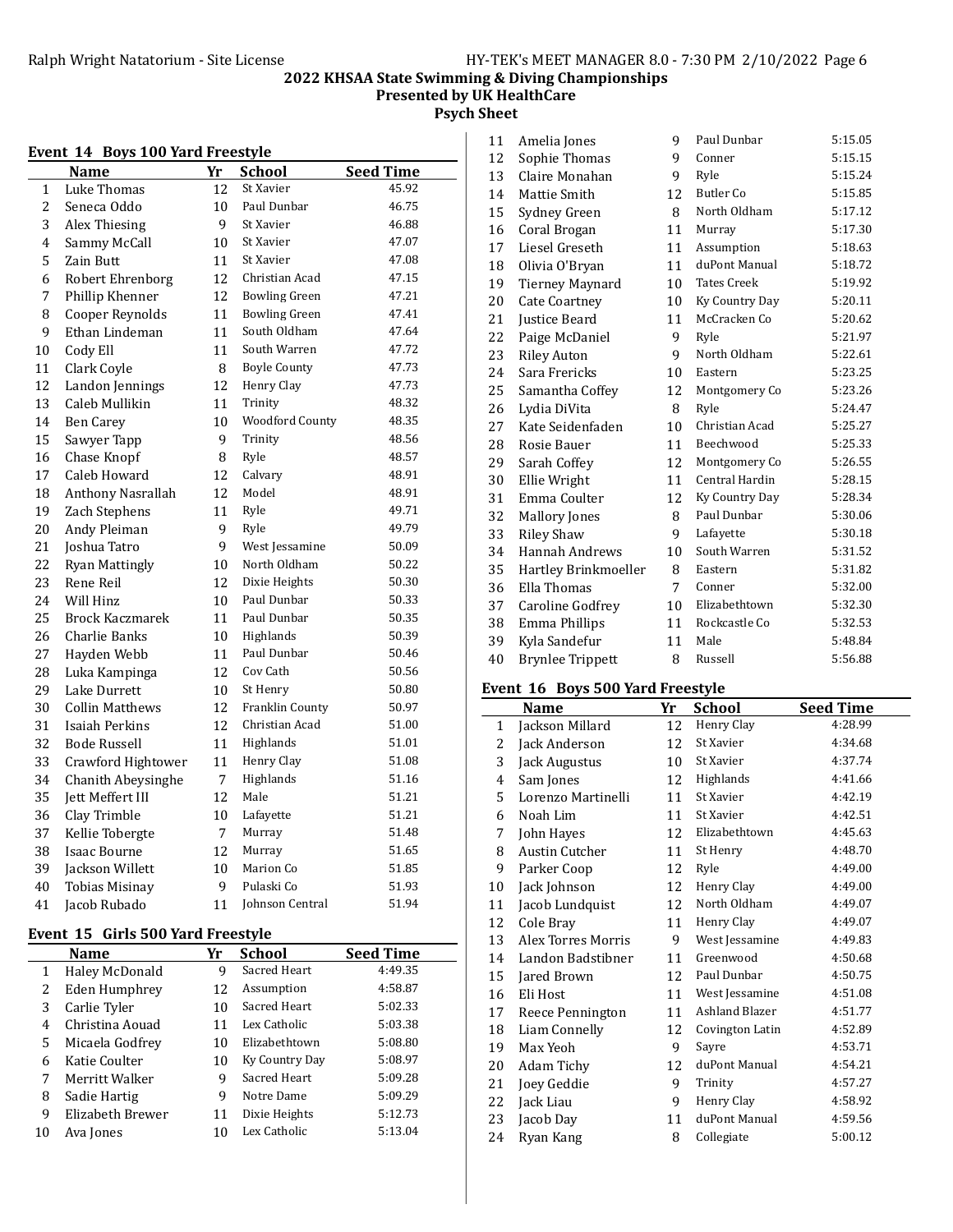Presented by UK HealthCare

Psych Sheet

|  |  |  |  | Event 16  (Boys 500 Yard Freestyle) |  |
|--|--|--|--|-------------------------------------|--|
|--|--|--|--|-------------------------------------|--|

|    | Name                 | Yr | School               | <b>Seed Time</b> |
|----|----------------------|----|----------------------|------------------|
| 25 | <b>Brady Miller</b>  | 10 | Woodford County      | 5:00.25          |
| 26 | Evan Jones           | 11 | Highlands            | 5:00.61          |
| 27 | Jose Verduzco        | 9  | Greenwood            | 5:00.99          |
| 28 | Jack Youdes          | 12 | Ballard              | 5:02.15          |
| 29 | Samuel Nunez         | 8  | <b>Bryan Station</b> | 5:02.50          |
| 30 | Robbie Bright        | 12 | Cov Cath             | 5:03.34          |
| 31 | Dant Parker          | 10 | duPont Manual        | 5:04.04          |
| 32 | Alexander Bridgmohan | 12 | North Oldham         | 5:05.70          |
| 33 | Micah Langness       | 11 | Shelby County        | 5:06.10          |
| 34 | Xavier Noe           | 11 | Lex Catholic         | 5:09.11          |
| 35 | Drew Collis          | 11 | Ky Country Day       | 5:09.83          |
| 36 | Crosby Nathaniel     | 11 | <b>Bryan Station</b> | 5:10.23          |
| 37 | Jonah Black          | 12 | Corbin               | 5:16.37          |
| 38 | Jacob Phillips       | 8  | Russell Co           | 5:21.62          |
| 39 | Cooper Eye           | 8  | Murray               | 5:25.53          |
| 40 | Mason McCallum       | 9  | Murray               | 5:41.37          |
|    |                      |    |                      |                  |

### Event 17 Girls 200 Yard Freestyle Relay

|    | <b>Team</b>            | Relay | <b>Seed Time</b> |
|----|------------------------|-------|------------------|
| 1  | Lafayette              |       | 1:36.81          |
| 2  | Sacred Heart           |       | 1:36.85          |
| 3  | Assumption             |       | 1:40.23          |
| 4  | Ryle                   |       | 1:40.44          |
| 5  | Paul Dunbar            |       | 1:40.66          |
| 6  | Elizabethtown          |       | 1:40.99          |
| 7  | <b>Madison Central</b> |       | 1:41.06          |
| 8  | St Henry               |       | 1:41.34          |
| 9  | Christian Acad         |       | 1:41.76          |
| 10 | Eastern                |       | 1:43.24          |
| 11 | Oldham County          |       | 1:43.44          |
| 12 | Greenwood              |       | 1:43.52          |
| 13 | Model                  |       | 1:43.85          |
| 14 | duPont Manual          |       | 1:44.37          |
| 15 | Ballard                |       | 1:45.54          |
| 16 | Highlands              |       | 1:46.24          |
| 17 | Notre Dame             |       | 1:46.57          |
| 18 | Ky Country Day         |       | 1:46.71          |
| 19 | Murray                 |       | 1:46.74          |
| 20 | Hopkinsville           |       | 1:47.18          |
| 21 | <b>Great Crossing</b>  |       | 1:47.35          |
| 22 | Dixie Heights          |       | 1:47.61          |
| 23 | Henry Clay             |       | 1:47.87          |
| 24 | Lex Christian          |       | 1:48.48          |
| 25 | Collegiate             |       | 1:48.82          |
| 26 | Owensboro              |       | 1:49.36          |
| 27 | <b>Boyle County</b>    |       | 1:49.39          |
| 28 | Beechwood              |       | 1:49.40          |
| 29 | <b>Tates Creek</b>     |       | 1:49.48          |
| 30 | Russell                |       | 1:49.59          |
| 31 | Sayre                  |       | 1:49.79          |
| 32 | Douglass               |       | 1:50.27          |
| 33 | Central Hardin         |       | 1:50.58          |
| 34 | Male                   |       | 1:50.97          |
| 35 | South Oldham           |       | 1:51.39          |
| 36 | Geo Rogers Clark       |       | 1:51.73          |

| 37 Cooper           | 1:52.23 |
|---------------------|---------|
| 38 Woodford County  | 1:52.59 |
| 39 Madison Southern | 1:53.56 |
| 40 Boone County     | 1:54.14 |
|                     |         |

### Event 18 Boys 200 Yard Freestyle Relay

|                | <b>Team</b>            | Relay | <b>Seed Time</b> |
|----------------|------------------------|-------|------------------|
| 1              | Paul Dunbar            |       | 1:25.02          |
| $\overline{c}$ | St Xavier              |       | 1:25.61          |
| 3              | Henry Clay             |       | 1:26.21          |
| 4              | Trinity                |       | 1:29.79          |
| 5              | North Oldham           |       | 1:30.18          |
| 6              | South Oldham           |       | 1:30.27          |
| 7              | Ryle                   |       | 1:30.38          |
| 8              | <b>Woodford County</b> |       | 1:30.39          |
| 9              | Lex Catholic           |       | 1:31.34          |
| 10             | <b>Boyle County</b>    |       | 1:31.79          |
| 11             | Highlands              |       | 1:32.44          |
| 12             | Male                   |       | 1:33.06          |
| 13             | duPont Manual          |       | 1:33.53          |
| 14             | Collegiate             |       | 1:33.89          |
| 15             | Model                  |       | 1:34.09          |
| 16             | <b>Madison Central</b> |       | 1:34.29          |
| 17             | Christian Acad         |       | 1:34.68          |
| 18             | Elizabethtown          |       | 1:34.91          |
| 19             | <b>Tates Creek</b>     |       | 1:35.01          |
| 20             | Murray                 |       | 1:35.62          |
| 21             | Lafayette              |       | 1:35.71          |
| 22             | Scott                  |       | 1:36.07          |
| 23             | Cov Cath               |       | 1:36.07          |
| 24             | <b>Iohnson Central</b> |       | 1:36.08          |
| 25             | Corbin                 |       | 1:36.16          |
| 26             | Oldham County          |       | 1:36.24          |
| 27             | Eastern                |       | 1:36.68          |
| 28             | <b>Ballard</b>         |       | 1:37.02          |
| 29             | Central Hardin         |       | 1:37.59          |
| 30             | Douglass               |       | 1:38.51          |
| 31             | McCracken Co           |       | 1:38.91          |
| 32             | Cooper                 |       | 1:39.75          |
| 33             | Collins                |       | 1:39.76          |
| 34             | Shelby County          |       | 1:39.95          |
| 35             | Muhlenberg Co          |       | 1:40.75          |
| 36             | Ky Country Day         |       | 1:41.05          |
| 37             | Montgomery Co          |       | 1:41.35          |
| 38             | South Warren           |       | 1:41.66          |
| 39             | Danville               |       | 1:41.72          |
| 40             | Madison Southern       |       | 1:42.48          |

#### Event 19 Girls 100 Yard Backstroke

|   | <b>Name</b>       | Yr              | <b>School</b>  | <b>Seed Time</b> |
|---|-------------------|-----------------|----------------|------------------|
| 1 | Madeline Meredith | 12              | Sacred Heart   | 54.49            |
| 2 | Megan Wedeking    | 10              | Lafayette      | 56.36            |
| 3 | Lily Delong       |                 | West Jessamine | 57.04            |
| 4 | Mackenzie Lanning | 12 <sup>1</sup> | Sacred Heart   | 57.13            |
| 5 | Lily Jones        | 12              | Eastern        | 57.16            |
| 6 | Zoe Schaeffer     | 11              | Henry Clay     | 57.54            |
|   | Caroline Wilson   | 10              | Christian Acad | 57.98            |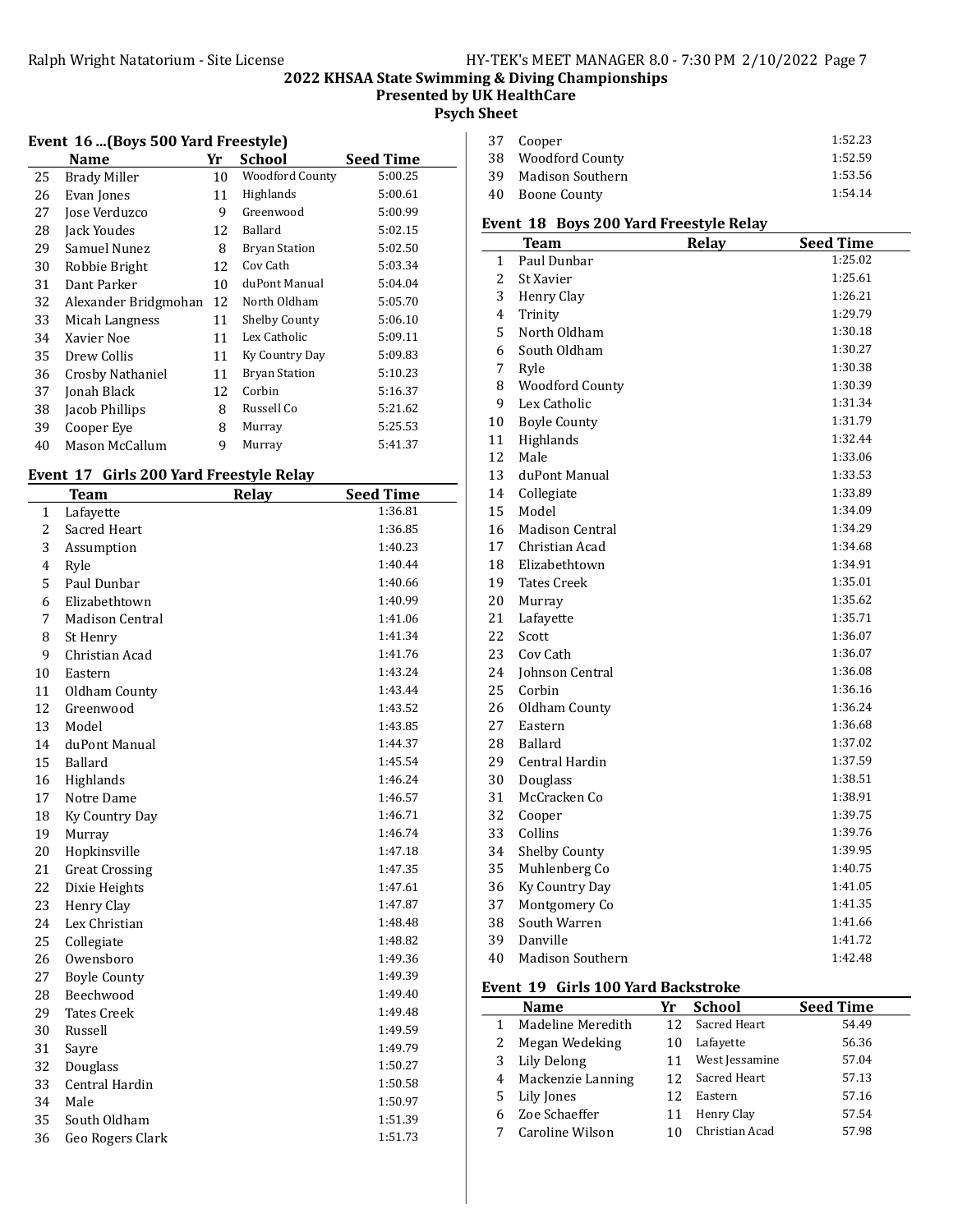## 2022 KHSAA State Swimming & Diving Championships Presented by UK HealthCare

Psych Sheet

|    | $2.001$ and $4.02$     |    |                        |                  |
|----|------------------------|----|------------------------|------------------|
|    | <b>Name</b>            | Yr | <b>School</b>          | <b>Seed Time</b> |
| 8  | Kat Woodall            | 11 | Lex Catholic           | 58.05            |
| 9  | <b>Madison Patel</b>   | 11 | Paducah Tilghman       | 59.16            |
| 10 | Masha Shtapova         | 11 | Collegiate             | 59.18            |
| 11 | Katie Bridwell         | 11 | Paul Dunbar            | 59.22            |
| 12 | Marlee Cooksey         | 7  | <b>Madison Central</b> | 59.27            |
| 13 | Sarah Jones            | 9  | Highlands              | 59.35            |
| 14 | Noelle Adams           | 10 | Sacred Heart           | 59.71            |
| 15 | Katie Bailey           | 12 | Oldham County          | 59.86            |
| 16 | Caroline Lee           | 12 | West Jessamine         | 59.96            |
| 17 | Audrey Kiefer          | 10 | duPont Manual          | 59.97            |
| 18 | Callie Young           | 11 | Dixie Heights          | 1:00.56          |
| 19 | Alexis Trent           | 11 | Montgomery Co          | 1:00.65          |
| 20 | Sarah McGuinness       | 10 | South Warren           | 1:00.83          |
| 21 | Maddi Barbee           | 11 | South Warren           | 1:01.00          |
| 22 | Raylynn Elder          | 12 | Assumption             | 1:01.02          |
| 23 | Nicole Nunez           | 11 | Paul Dunbar            | 1:01.04          |
| 24 | Elizabeth West         | 12 | Ryle                   | 1:01.08          |
| 25 | Lauren Godfrey         | 11 | Elizabethtown          | 1:01.14          |
| 26 | Sophie Anderson        | 11 | Notre Dame             | 1:01.49          |
| 27 | Kaylee Vander Velden   | 9  | Assumption             | 1:01.50          |
| 28 | Paige McDaniel         | 9  | Ryle                   | 1:02.11          |
| 29 | Ariel Grannis          | 10 | <b>Fleming County</b>  | 1:02.39          |
| 30 | <b>Riley Auton</b>     | 9  | North Oldham           | 1:02.70          |
| 31 | <b>Elliott Havens</b>  | 10 | Henry Clay             | 1:02.86          |
| 32 | Kate Hoffman           | 9  | <b>Boyle County</b>    | 1:03.04          |
| 33 | <b>Taylor Hatfield</b> | 11 | Bourbon Co.            | 1:03.51          |
| 34 | Greta Dale             | 9  | Sacred Heart           | 1:03.60          |
| 35 | Olivia Wallace         | 8  | Villa Madonna          | 1:03.64          |
| 36 | Maysie Houlihan        | 10 | Lex Catholic           | 1:04.02          |
| 37 | Carlie Hall            | 9  | <b>Tates Creek</b>     | 1:04.34          |
| 38 | Marissa Toms           | 10 | Elizabethtown          | 1:05.79          |
| 39 | Summer Li              | 9  | duPont Manual          | 1:06.04          |
| 40 | Sasha Patel            | 8  | Murray                 | 1:08.86          |

# Event 19 ...(Girls 100 Yard Backstroke)

#### Event 20 Boys 100 Yard Backstroke

|              | Name                  | Yr | School                  | Seed Time |
|--------------|-----------------------|----|-------------------------|-----------|
| $\mathbf{1}$ | Charlie Crush         | 12 | St Xavier               | 49.07     |
| 2            | Johnny Crush          | 10 | St Xavier               | 49.75     |
| 3            | Andrew Menke          | 12 | Lex Catholic            | 51.93     |
| 4            | Drew Wolfram          | 12 | South Warren            | 52.41     |
| 5            | <b>Blake Whiteley</b> | 12 | St Xavier               | 52.56     |
| 6            | Nick Bonta            | 12 | Cov Cath                | 52.71     |
| 7            | Cooper Reynolds       | 11 | <b>Bowling Green</b>    | 52.77     |
| 8            | Tucker Bailey         | 8  | Oldham County           | 52.79     |
| 9            | Kole Brannock         | 12 | Scott Co.               | 52.86     |
| 10           | Kyle Bowman           | 11 | Male                    | 53.35     |
| 11           | Nick Johnson          | 9  | Henry Clay              | 53.46     |
| 12           | Xavier Moore          | 11 | Woodford County         | 53.77     |
| 13           | Mark Dattilio         | 11 | Paul Dunbar             | 53.93     |
| 14           | Clay Baumann          | 9  | St Xavier               | 54.10     |
| 15           | Connor Busson         | 10 | Lex Catholic            | 54.27     |
| 16           | Kaleb Suitor          | 10 | McCracken Co            | 54.84     |
| 17           | Adam Hetman           | 10 | Ky Country Day          | 55.18     |
| 18           | Jeb Leonberger        | 11 | Collins                 | 55.53     |
| 19           | Davis Pingleton       | 12 | <b>Madison Southern</b> | 55.80     |
|              |                       |    |                         |           |

| 20 | Alec Kammeyer       | 9  | Trinity              | 55.84   |
|----|---------------------|----|----------------------|---------|
| 21 | Max Yeoh            | 9  | Sayre                | 56.29   |
| 22 | Blake Koenigsknecht | 11 | Ryle                 | 56.42   |
| 23 | Eli Merritt         | 12 | Paul Dunbar          | 56.46   |
| 24 | Hayden Webb         | 11 | Paul Dunbar          | 57.54   |
| 25 | Hayden Hasson       | 9  | Highlands            | 58.01   |
| 26 | Crawford Hightower  | 11 | Henry Clay           | 58.70   |
| 27 | Samuel Zehnder      | 10 | Ryle                 | 58.96   |
| 28 | Will Hinz           | 10 | Paul Dunbar          | 59.00   |
| 29 | Luke Hamon          | 7  | <b>Boyle County</b>  | 59.36   |
| 30 | Colin Cavnor        | 9  | South Oldham         | 59.39   |
| 31 | Warren Woodall      | 9  | <b>Bowling Green</b> | 59.41   |
| 32 | Cameron Johnson     | 12 | Muhlenberg Co        | 59.75   |
| 33 | <b>Isaac Barrow</b> | 9  | Lafayette            | 59.76   |
| 34 | John Kennedy        | 7  | <b>Tates Creek</b>   | 59.82   |
| 35 | Jack Kreutzjans     | 12 | Cov Cath             | 59.90   |
| 36 | Drew Wilson         | 11 | Elizabethtown        | 59.97   |
| 37 | Triston Edmonds     | 12 | Elizabethtown        | 59.99   |
| 38 | Brian Bosse         | 08 | South Warren         | 1:00.05 |
| 39 | John Outland        | 10 | Murray               | 1:02.07 |
| 40 | Tanner Jackson      | 9  | Model                | 1:02.42 |

### Event 21 Girls 100 Yard Breaststroke

|                | <b>Name</b>             | Yr | <b>School</b>        | <b>Seed Time</b> |
|----------------|-------------------------|----|----------------------|------------------|
| 1              | Lainy Kruger            | 11 | Notre Dame           | 1:02.25          |
| $\overline{c}$ | Hanna Schmidt           | 9  | Eastern              | 1:03.32          |
| 3              | Libby Livesay           | 11 | Lex Catholic         | 1:04.35          |
| $\overline{4}$ | Victoria Taylor         | 12 | Model                | 1:04.83          |
| 5              | <b>Sydney Perkins</b>   | 10 | Christian Acad       | 1:05.02          |
| 6              | Lou Elayi               | 11 | Lafayette            | 1:05.27          |
| 7              | Hannah Gardner          | 12 | South Warren         | 1:05.96          |
| 8              | <b>Caroline Beiting</b> | 9  | Lex Catholic         | 1:06.65          |
| 9              | Olie Dabney             | 12 | Eastern              | 1:07.19          |
| 10             | Kate Braeger            | 8  | Elizabethtown        | 1:08.22          |
| 11             | Addi Johnson            | 9  | Dixie Heights        | 1:08.40          |
| 12             | Ellie Hixenbaugh        | 12 | <b>Ballard</b>       | 1:08.81          |
| 13             | Macie McCubbin          | 11 | Paul Dunbar          | 1:08.85          |
| 14             | Ava Gates               | 9  | Assumption           | 1:09.11          |
| 15             | Lauren Cox              | 9  | Lex Christian        | 1:09.22          |
| 16             | Melia Kinross           | 10 | Ryle                 | 1:09.24          |
| 17             | Arianna Martinelli      | 11 | Sacred Heart         | 1:09.26          |
| 18             | Grace Davis             | 11 | Sacred Heart         | 1:09.41          |
| 19             | Sara Frericks           | 10 | Eastern              | 1:09.87          |
| 20             | Meher Saini             | 10 | Paul Dunbar          | 1:10.04          |
| 21             | Abby Warren             | 12 | Owensboro            | 1:10.14          |
| 22             | Larkin McCubbin         | 9  | Sacred Heart         | 1:10.56          |
| 23             | Cora Gilbert            | 12 | <b>Boyle County</b>  | 1:10.75          |
| 24             | Paige Wierson           | 11 | <b>Bowling Green</b> | 1:10.99          |
| 25             | Lydia DiVita            | 8  | Ryle                 | 1:11.14          |
| 26             | Liana Renard            | 11 | Ky Country Day       | 1:11.37          |
| 27             | Kara Bewley             | 12 | Meade Co             | 1:11.39          |
| 28             | Sarah Davis             | 10 | Allen Co             | 1:11.44          |
| 29             | Izabella Gorin          | 9  | Central Hardin       | 1:11.44          |
| 30             | Lexi Kollar             | 11 | <b>Boone County</b>  | 1:11.60          |
| 31             | Lauren Kuprion          | 10 | Assumption           | 1:11.64          |
| 32             | Makayla Hanna           | 12 | Christian Acad       | 1:11.70          |
| 33             | Sara Keefe              | 9  | Sacred Heart         | 1:12.01          |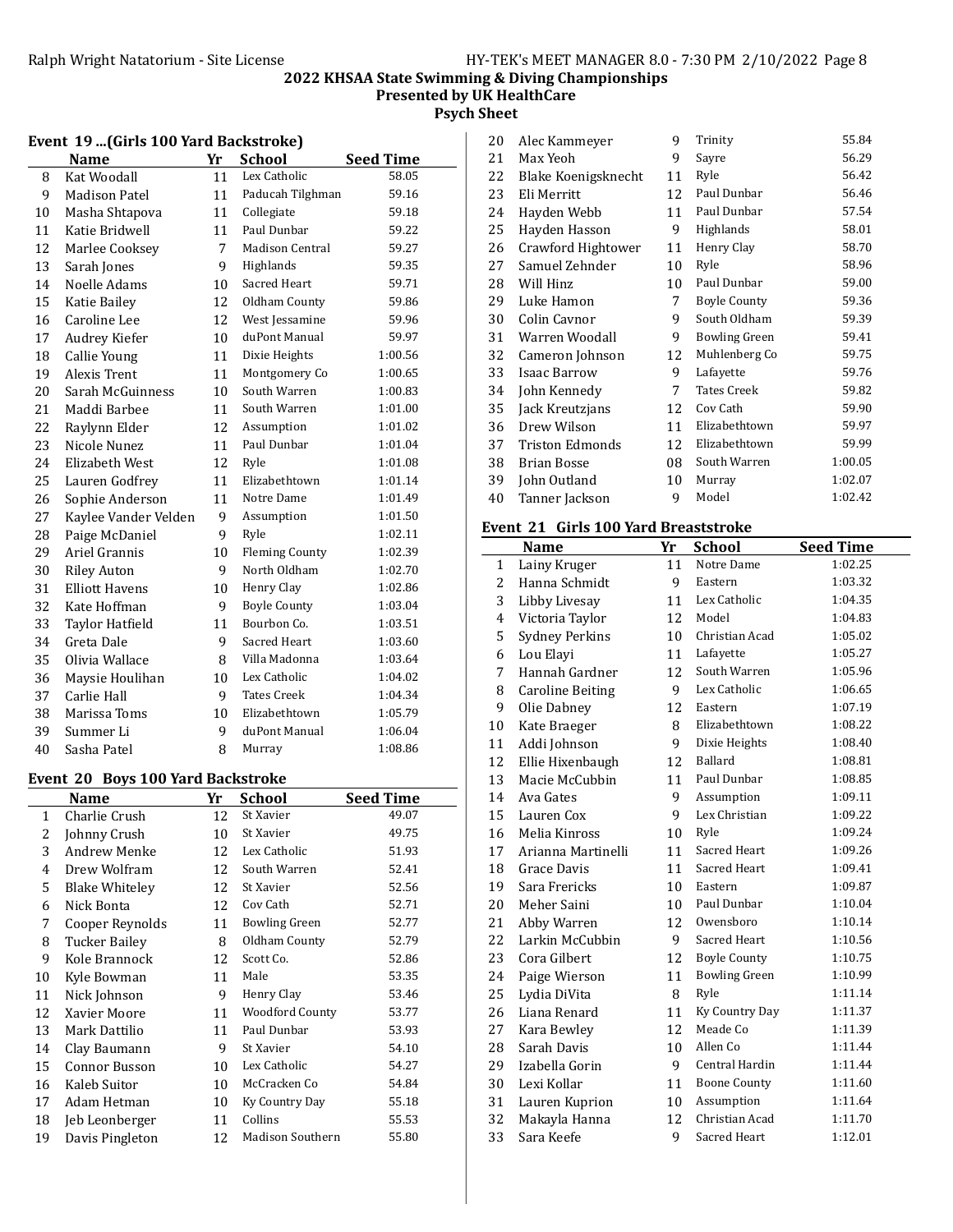Presented by UK HealthCare

Psych Sheet

### Event 21 ...(Girls 100 Yard Breaststroke)

|    | <b>Name</b>           | Yr | <b>School</b>          | <b>Seed Time</b> |
|----|-----------------------|----|------------------------|------------------|
| 34 | Addy Warthman         |    | <b>Woodford County</b> | 1:12.66          |
| 35 | Maycie Skaggs         | 12 | Dixie Heights          | 1:12.69          |
| 36 | Meg Robinson          |    | Murray                 | 1:12.86          |
| 37 | Caitlin Day           | q  | duPont Manual          | 1:13.10          |
| 38 | Leia Grannis          | 12 | <b>Fleming County</b>  | 1:13.84          |
| 39 | Lucy Teng             | q  | duPont Manual          | 1:14.18          |
| 40 | <b>Riley Robinson</b> |    | Hopkinsville           | 1:15.54          |

### Event 22 Boys 100 Yard Breaststroke

|    | <b>Name</b>           | Yr | <b>School</b>          | <b>Seed Time</b> |
|----|-----------------------|----|------------------------|------------------|
| 1  | Will Scholtz          | 11 | St Xavier              | 55.39            |
| 2  | Alex Ochsenbein       | 11 | Paul Dunbar            | 56.17            |
| 3  | Thomas Mercer         | 9  | St Xavier              | 57.55            |
| 4  | Luke Rich             | 10 | Adair Co               | 59.32            |
| 5  | <b>Brady Koval</b>    | 12 | Elizabethtown          | 59.32            |
| 6  | Graham Miniard        | 11 | Lex Catholic           | 59.81            |
| 7  | Noah Benton           | 10 | St Xavier              | 1:00.20          |
| 8  | Eli Greinke           | 10 | Henry Clay             | 1:00.25          |
| 9  | William McAtee        | 11 | Collegiate             | 1:00.33          |
| 10 | Nathan Zhu            | 11 | Paul Dunbar            | 1:00.83          |
| 11 | Matt Herfel           | 11 | Highlands              | 1:01.06          |
| 12 | <b>Tiernan Moore</b>  | 10 | <b>Woodford County</b> | 1:01.10          |
| 13 | Matthew Campbell      | 10 | St Xavier              | 1:01.36          |
| 14 | Ben Wafford           | 12 | Eastern                | 1:01.43          |
| 15 | Benjamin Vaught       | 12 | Highlands              | 1:01.44          |
| 16 | Nate Janzow           | 11 | <b>Woodford County</b> | 1:01.51          |
| 17 | Ty Dropic             | 9  | Villa Madonna          | 1:01.56          |
| 18 | <b>Griffin Barlow</b> | 9  | Highlands              | 1:01.59          |
| 19 | <b>Bo Kasten</b>      | 12 | Henry County           | 1:01.61          |
| 20 | Curtis Feller         | 10 | Eastern                | 1:02.06          |
| 21 | <b>Carter Boggess</b> | 12 | Lafayette              | 1:02.10          |
| 22 | Jack Youdes           | 12 | Ballard                | 1:02.19          |
| 23 | Ian Beierle           | 9  | Trinity                | 1:02.27          |
| 24 | Isaiah Perkins        | 12 | Christian Acad         | 1:02.32          |
| 25 | Luke Colebank         | 11 | Shelby County          | 1:02.34          |
| 26 | <b>Jonah Punnett</b>  | 11 | South Oldham           | 1:02.43          |
| 27 | Trevor Church         | 11 | Daviess Co             | 1:02.55          |
| 28 | Jordan Parker         | 12 | North Oldham           | 1:02.83          |
| 29 | <b>Cooper Neal</b>    | 10 | <b>Bowling Green</b>   | 1:02.93          |
| 30 | Reece Guthier         | 12 | Highlands              | 1:02.97          |
| 31 | Ryan Kang             | 8  | Collegiate             | 1:02.99          |
| 32 | <b>Brady Bischoff</b> | 12 | Danville               | 1:03.36          |
| 33 | James Fu              | 12 | Trinity                | 1:03.42          |
| 34 | <b>Tyler Rodgers</b>  | 11 | Henry Clay             | 1:03.43          |
| 35 | Jack Graves           | 12 | South Oldham           | 1:03.47          |
| 36 | Jason Killian         | 11 | Corbin                 | 1:03.47          |
| 37 | Zach Stephens         | 11 | Ryle                   | 1:03.64          |
| 38 | Cade Kooistra         | 10 | <b>Madison Central</b> | 1:04.81          |
| 39 | Eugene Joo            | 10 | Fort Campbell          | 1:07.26          |
| 40 | <b>Ethan Peng</b>     | 8  | Murray                 | 1:10.56          |

## Event 23 Girls 400 Yard Freestyle Relay

| Team         | Relay | <b>Seed Time</b> |
|--------------|-------|------------------|
| Sacred Heart |       | 3:29.75          |
| 2 Lafayette  |       | 3:31.01          |

| 3  | Assumption             | 3:32.83 |
|----|------------------------|---------|
| 4  | West Jessamine         | 3:35.19 |
| 5  | Ryle                   | 3:37.33 |
| 6  | Notre Dame             | 3:38.25 |
| 7  | Eastern                | 3:39.02 |
| 8  | Lex Catholic           | 3:39.44 |
| 9  | Elizabethtown          | 3:39.78 |
| 10 | Paul Dunbar            | 3:40.48 |
| 11 | duPont Manual          | 3:40.85 |
| 12 | Murray                 | 3:43.36 |
| 13 | Henry Clay             | 3:44.81 |
| 14 | Dixie Heights          | 3:45.87 |
| 15 | Montgomery Co          | 3:47.63 |
| 16 | <b>Bowling Green</b>   | 3:48.62 |
| 17 | Highlands              | 3:49.89 |
| 18 | St Henry               | 3:51.02 |
| 19 | North Oldham           | 3:51.64 |
| 20 | Ky Country Day         | 3:53.14 |
| 21 | <b>Boyle County</b>    | 3:53.80 |
| 22 | Conner                 | 3:55.52 |
| 23 | Daviess Co             | 3:57.32 |
| 24 | <b>Tates Creek</b>     | 3:59.52 |
| 25 | Lex Christian          | 4:00.25 |
| 26 | <b>Madison Central</b> | 4:02.30 |
| 27 | Russell                | 4:03.83 |
| 28 | Villa Madonna          | 4:05.24 |
| 29 | Meade Co               | 4:07.38 |
| 30 | Scott                  | 4:10.72 |
| 31 | <b>Bryan Station</b>   | 4:13.92 |
| 32 | Cooper                 | 4:14.22 |
| 33 | Madisonville NH        | 4:14.89 |
| 34 | South Oldham           | 4:17.18 |
| 35 | Oldham County          | 4:18.67 |
| 36 | Muhlenberg Co          | 4:18.83 |
| 37 | Mercy                  | 4:19.04 |
| 38 | <b>Boone County</b>    | 4:19.63 |
| 39 | Collins                | 4:20.25 |
| 40 | Male                   | 4:31.14 |

### Event 24 Boys 400 Yard Freestyle Relay

|    | <b>Team</b>          | Relay | <b>Seed Time</b> |
|----|----------------------|-------|------------------|
| 1  | St Xavier            |       | 3:08.86          |
| 2  | Henry Clay           |       | 3:10.24          |
| 3  | South Warren         |       | 3:14.72          |
| 4  | Paul Dunbar          |       | 3:16.27          |
| 5  | <b>Bowling Green</b> |       | 3:17.14          |
| 6  | Ryle                 |       | 3:17.79          |
| 7  | <b>Highlands</b>     |       | 3:18.06          |
| 8  | North Oldham         |       | 3:19.20          |
| 9  | Trinity              |       | 3:20.33          |
| 10 | <b>Boyle County</b>  |       | 3:22.23          |
| 11 | Eastern              |       | 3:23.95          |
| 12 | Cov Cath             |       | 3:26.72          |
| 13 | Elizabethtown        |       | 3:27.16          |
| 14 | Ky Country Day       |       | 3:29.81          |
| 15 | Murray               |       | 3:31.90          |
| 16 | Lex Catholic         |       | 3:31.96          |